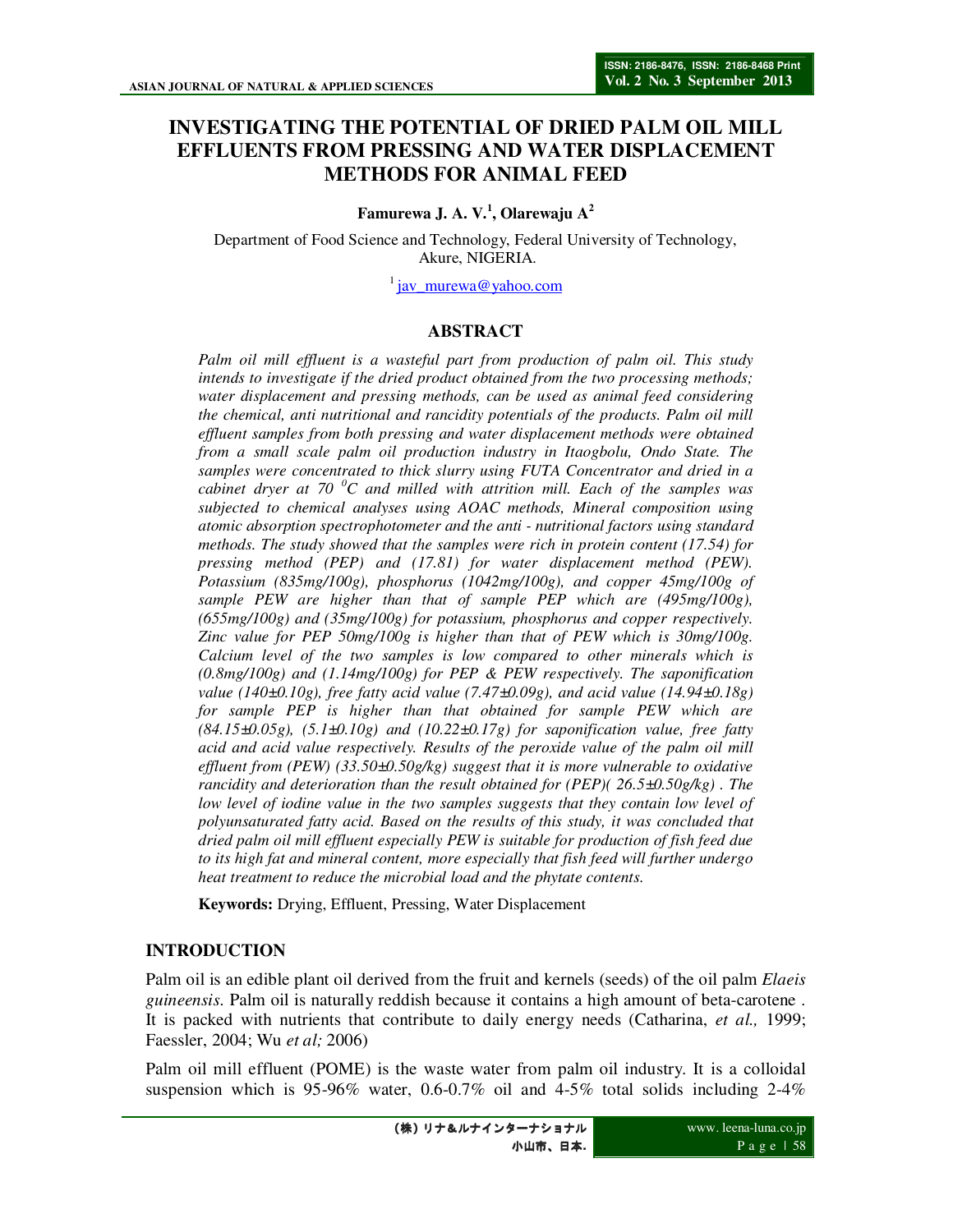suspended solids originating in the mixing of sterilizer condensate, separator sludge and hydrocyclone wastewater. POME contains  $4,000$  mg dm<sup>-3</sup> of oil and grease, which is relatively high compared to the limit of only 50 mg dm<sup>-3</sup> set by the Malaysian Department of Environment (MA, *et al.*, 1996, Dewwanthi, 2008).

Palm oil mill effluent can be produced in two ways from oil palm fruit. These methods include pressed and water displacement method which is a method accepted internationally (Chew *et al.,* 1994). Figures 1 and 2 show the flowchart for the production process using Pressed Method and Water Displacement method respectively.

POME has a high nutrient content, and large oil palm plantations prefer to use it directly as fertilizer. The POME is first treated to reduce the organic load. The sediments left after treatment, which have a higher nutrient value than the slurry, are either recycled to the field or sold to the public. It is also used to culture microorganism and in the production of polyhydroxyalkanoate which is a biodegradable plastic (MA *et al.*, 1996, Modise *et al*., 2006).

According to Igwe and Onyegbado (2007) and Parveen *et al* (2010), waste generated from palm fruit during crude palm-oil production is a general problem for processors. While these compounds are non-toxic, they can't safely be discharged into local waterways due to their high acidity. Large and medium scale mills produce copious volumes of waste and these effluents must be treated before discharge to avoid serious environmental pollution. These lead into various methods of treating the mill effluents to prevent this pollution and also the creation of some palm oil mill effluent plants. During the processing of fresh fruit bunches (FFB) water is the most needed resource. It has been reported that 5 - 7.5 tons of water is required to produce 1 ton of crude palm oil, of which more than 50% of the water will end up as (POME) (Ahmad *et al*., 2003; Yusoff, 2006). The raw POME is a colloidal suspension containing 95-96% water, 0.6-0.7% oil and 4-5% total solids including suspended solids. In year 2004, more than 40 million tons of POME was estimated to have been generated from 372 mills in Malaysia (Yacob *et al.*, 2006).

The discharge of POME into local water courses without treatment creates serious problems of environmental pollution due to its high load chemical oxygen demand (COD), total suspended solids (TSS), protein and carbohydrate with the respective estimated values of 70,900 mg/L, 25,800 mg/L, 12.9 g/L and 28.9 g/L (Mohammad *et al.*, 2007). Consequently, this partially treated waste water still pollutes water courses receiving it (Wong, *et al.*, 2002, Okwute and Isu, 2007).

Palm oil mill effluent treatment plants cater for all raw effluent produced. Approximately 0.65 tonnes of raw POME is produced for every tones of fresh fruits bunches (FFB) processed. In 2003, a total of 2,106,756 tonnes of fresh fruit bunches (FFB) were processed resulting in 1,369,521 tonnes of palm oil mill effluent being produced (MA *et al.,* 1996)

Studies have shown that palm oil mill effluent has been treated in so many ways leading to the production of many bye products. (APHA, 1998; APOC, 2001). Golden Hope in Indonesia addressed this issue by treating raw POME with anaerobic bacteria that broke the effluent into methane (which can be recaptured as fuel), carbon dioxide, and water and used he treated POME as a substitute for inorganic fertilizer. Golden Hope also attempted to compost empty fruit bunches and other wastes from the production process, further diminishing the need for petroleum-based fertilizers. (MA, *et al*., 1996, Igwe, 2006, Wu, *et al*., 2006). For example the use of a bioreactor process, called compositing system has been used in the treatment of palm oil mill effluent to yield product called compost. The compost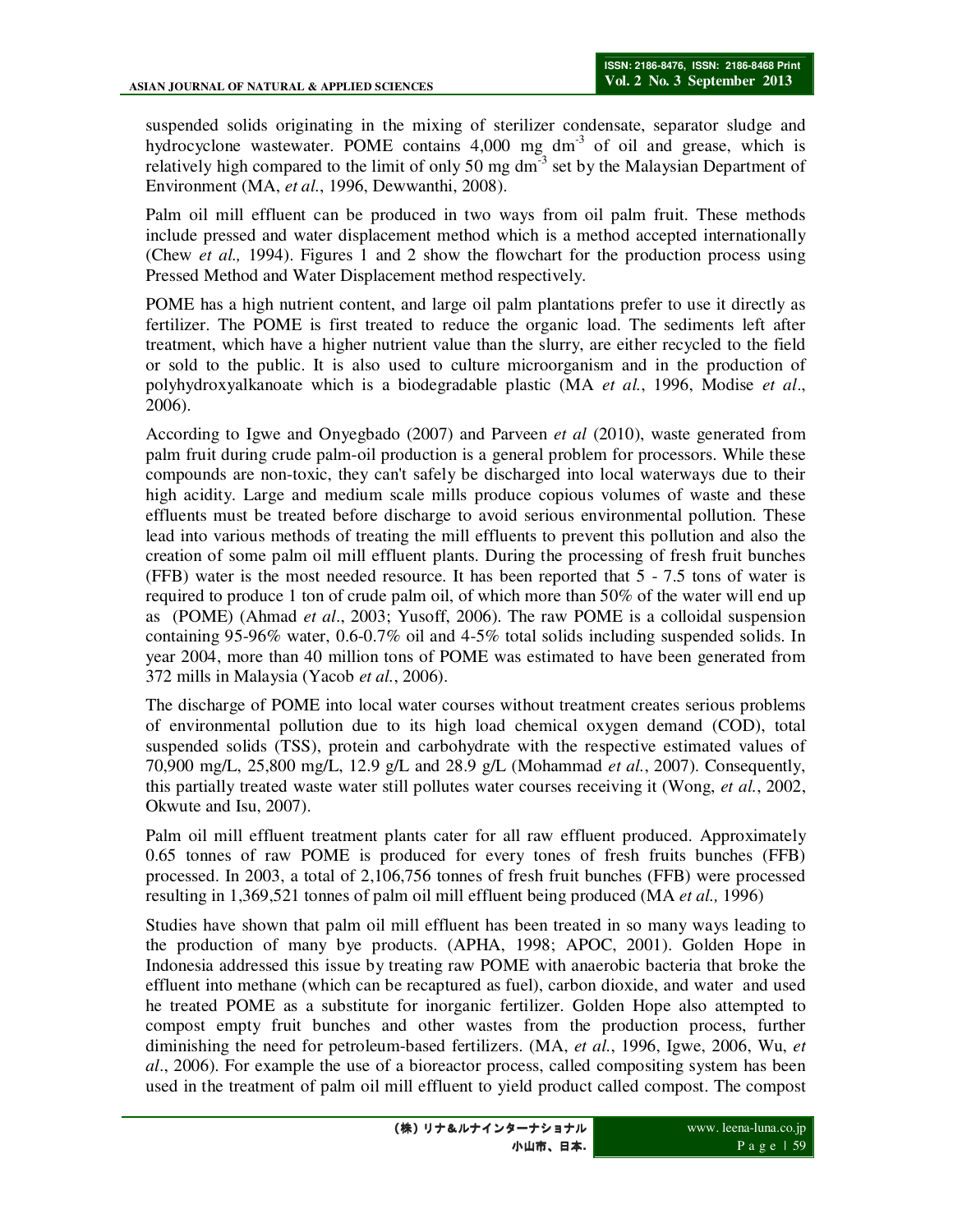when used in sufficient quantity is capable of replacing 66% of chemical fertilizers (Chew *et al.,* 1999).

It has also been found that because of its high organic content and almost being non-toxic, POME could be suitable for polyhydroxyalkanoate production which is a biodegradable plastic (MA *et al.,* 1996). Other methods used for the treatment of palm oil mill effluent include; Anaerobic Digestion



Figure 1. Flow Chart for the Production of Raw Palm Oil Mill Effluent from Pressed Method (Pep)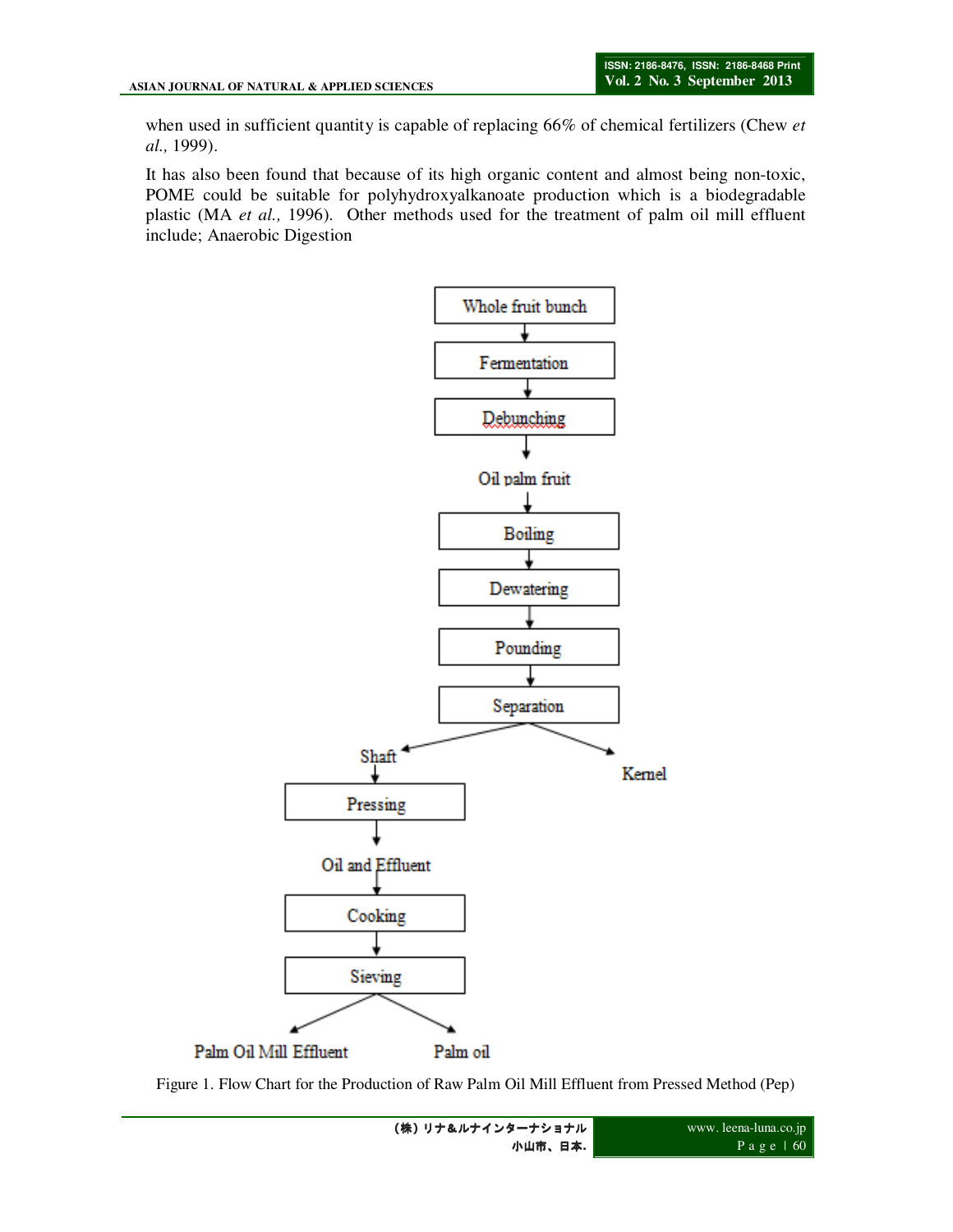

Figure 2. Flow Chart for the Production of Raw Palm Oil Mill Effluent from Water Displacement Method (Pew)

System, Extended Aerobic Process, Ponding System and Composting System (Yacob *et al*., 2006, Singh *et al*., 2010). The intents of this study therefore are to dry POME obtain from the two processing methods to powder form, and to carry out chemical, microbiological, anti nutritional factor and mineral content analyses on the sample.

### **MATERIALS AND METHODS**

### **Samples Collection**

The sample, palm oil mill effluent was obtained from a small scale palm oil processing mill industry in Ita- Ogbolu, Ondo State.

### **Concentration of the Samples**

Each of the collected POME sample was concentrated using FUTA concentrator to thick liquor at  $102<sup>0</sup>C$  for five hours.

### **Drying and Milling of the Samples**

All the samples were dried at 90  $^{\circ}$ C in a Cabinet dryer until constant weights were obtained. They were milled with Attrition mill and were sieved with 0.30 µm mesh. Plates 1, 2 and 3 showed the thick paste obtained after pressing the concentrated liquor, dried and milled samples respectively.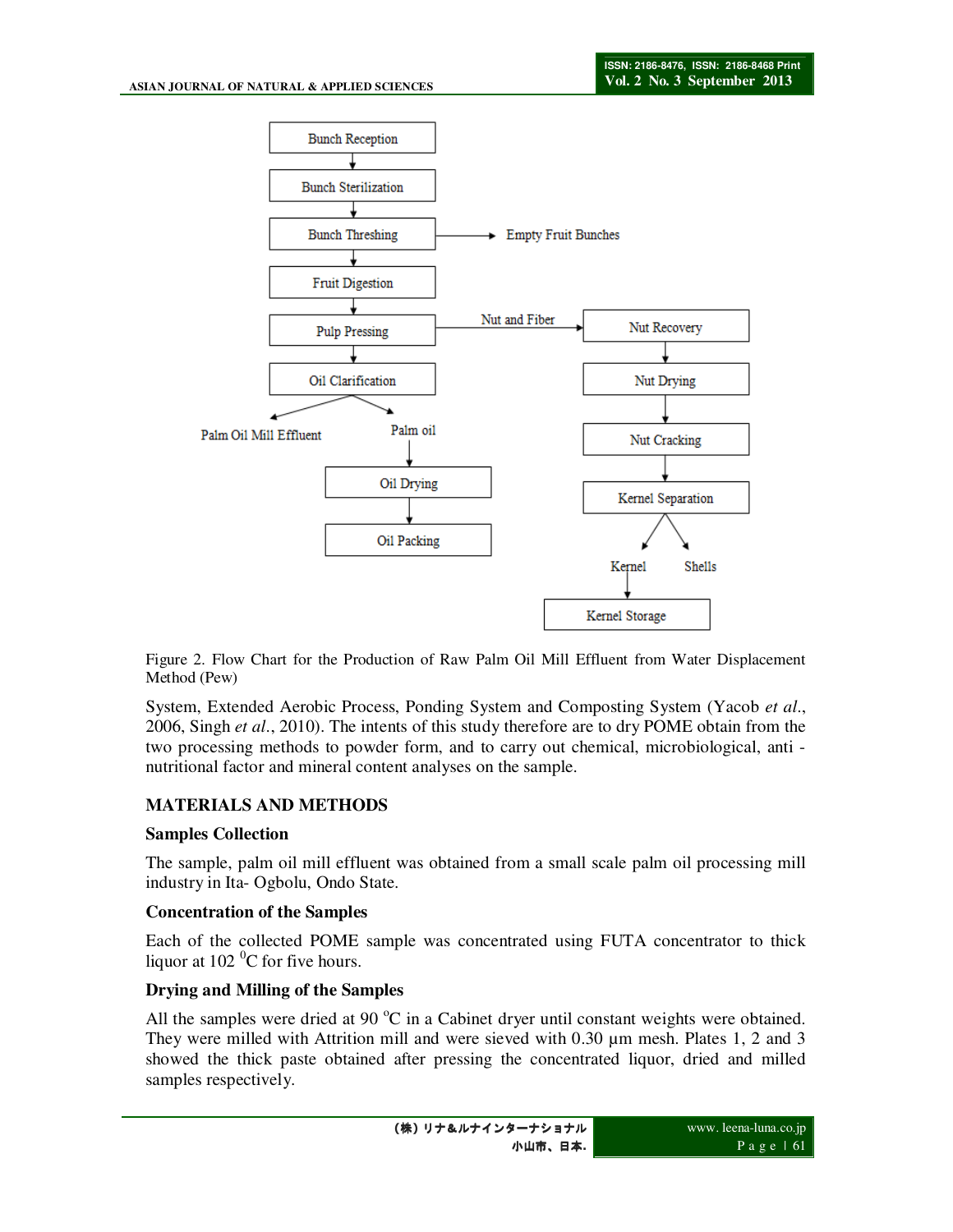

Plate 1. Raw POME Plate 2. Dried POME Plate 3. Milled POME after Pressing

### **Analyses Carried out**

### *Chemical Analyses*

The proximate composition of the samples were determined following procedures of Association of Official Analytical Chemists AOAC (1990) method. Average of three replications was used. The mineral compositions of the samples were determined using an Atomic Absorption Spectrophotometer following the manufacturer's specifications. Saponification, Iodine, Free Fatty Acid and Peroxide values were determined by AOAC (1994) methods

## *Anti Nutrient Determination*

Tannin was determined according to the method of Makker & Good-child (1996), Oxalate was determined using the method of Day & Underwood (1986). The method of Young & Graves (1940) was employed for determination of Phytin.

### *Microbial Analysis*

Microbial count was done using the method of Baumann and Bisping, (1995)

# **RESULTS AND DISCUSSION**

Table 1 shows the proximate composition of the two samples; pressed method (PEP) and water displacement method (PEW). The fat content of PEP is significantly greater than that obtained for PEW and this is as a result of the processing method, higher percentage of oil is not recovered by using pressing method. The ash content of PEW is significantly different from that of PEP which is an indication of the presence of high mineral content in PEW. The crude fibre and protein of the two samples are not significantly different.

| <i>Sample</i> | Fat                   | Ash                  | Crude Fibre         | Protein              | Cho                  |
|---------------|-----------------------|----------------------|---------------------|----------------------|----------------------|
| <b>PEP</b>    | $80.03^{\circ}$ ±0.11 | $8.21^{b} \pm 0.12$  | $0.15^{\circ}+0.02$ | $8.62^{ab} \pm 0.17$ | $3.02^{\circ}+0.17$  |
| <b>PEW</b>    | $69.39^b \pm 0.08$    | $10.49^{\circ}+0.05$ | $0.14^{\circ}+0.02$ | $9.89^{\circ}+0.08$  | $9.97^{\circ}$ ±0.40 |

Mean values with different superscripts along the same row are significantly different.at  $(p<0.05)$ Values are means of three replicates; values in a column denoted by different letters differ significantly at p < 0.05.

### Sample Keys

PEP: Palm oil mill effluent from pressed method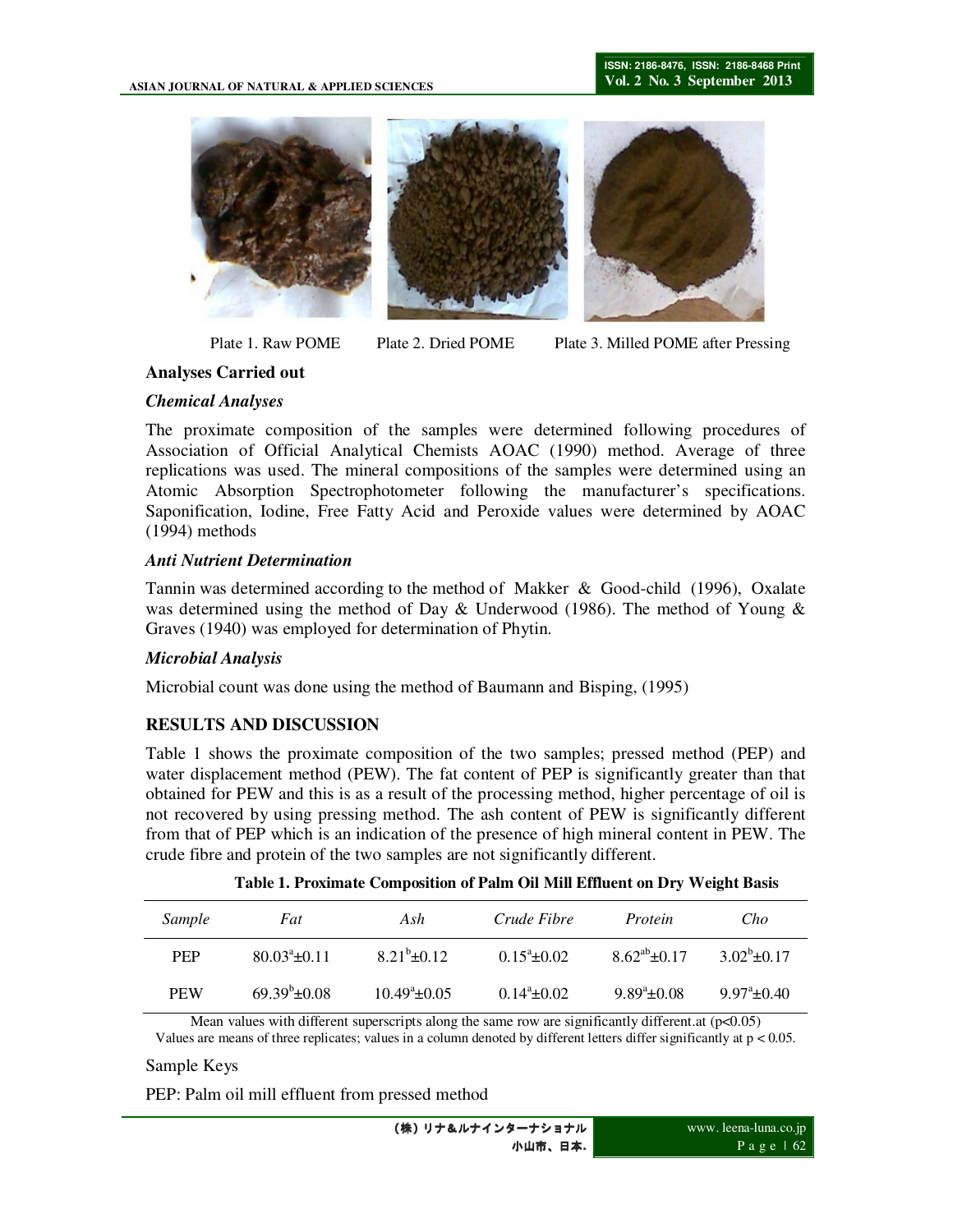PEW: Palm oil mill effluent from water displacement method

#### **Antinutrient Composition**

Table 2 shows the anti nutrient value of the two samples. The tannin value for sample PEP is  $(1.28\pm0.03 \text{ mg}/100g)$  and that of sample PEW is  $(1.15\pm0.02 \text{ mg}/100g)$  is not significantly different. Tannins are a diverse group of polyphenolic compounds, which yield sugar residues, phenolic carsoxylic acids and condensed tannins on hydrolysis (Muller – Harvey and McAllan, 1992). Tannin have been reported to interfere with digestion by displaying antitrypsm and anti amylase activity (Helsper *et al.,* 1993) and by binding digestive enzymes or by direct binding with dietary protein. (Elkin and Rogler, 1990; Hagerman *et al*., 1992)

Oxalic acid is one of the polyphenolics found in plants. It has the ability to bind some divalent metals such as calcium and magnesium. It has therefore been suspected that oxalic acid interferes with the metabolism of these minerals. PEW is significantly higher in oxalic acid  $(1.18\pm0.01 \text{ mg}/100g)$  than in PEP  $(0.80\pm0.01 \text{ mg}/100g)$ . It can be said that PEW has the ability to bind some divalent metals more than the sample obtained from the pressed method.

Phytic acid is an important constituent of certain legumes, cereal and forage plant which is capable of chelating divalent cationic minerals like calcium, iron, magnesium and zinc. Such chelates make such element nutritionally unavailable thereby inducing dietary deficiency (Oatway *et al*., 2001). The unique structure of phytic acid gives it the ability to bind minerals, to form complexes with protein and starch and to inhibit the enzymatic digestion of both protein and starches. (Oatway *et al*., 2001). Thus the higher the level of phytates, the more will be the tendency to mop out divalent cations like  $Ca \& Mg$  from the medium. The phytate value of sample PEP  $(18.07\pm0.16$ mg/100g) is significantly lower than that of PEW which is  $(22.05\pm0.17 \text{ mg}/100 \text{g})$ . In view of high level of phytate in PEW it has to be treated if it is to find its use for animal feed.

| Sample     | Tannin               | Oxalate           | Phytate               |
|------------|----------------------|-------------------|-----------------------|
| <b>PEP</b> | $1.28^{\circ}$ ±0.03 | $0.8^b \pm 0.01$  | $18.07^{\rm b}$ ±0.16 |
| <b>PEW</b> | $1.15^{\circ}$ ±0.02 | $1.18^a \pm 0.01$ | $22.05^{\circ}$ ±0.17 |

Mean values with different superscripts along the same row are significantly different.at  $(p<0.05)$ Values are means of three replicates; values in a column denoted by different letters differ significantly at p < 0.05.

#### Sample Keys

PEP: Palm oil mill effluent from pressed method

PEW: Palm oil mill effluent from water displacement method

### **Mineral Composition**

The zinc value for PEP is 50 mg/100g and that of PEW is 30 mg/100g. It can be said that PEP aid in the synthesis of carbohydrate due to its higher zinc content. The value reported for copper for PEP is 35 mg/100g and that reported for PEW is 45 mg/100g. There is higher amount of potassium in PEW (835mg/100g) than in PEP (495 mg/100g). The sample PEW has higher value for Na while PEP is low in sodium. Sodium acts as an electrolyte of the body and regulates the pH balance of the body system. Phosphorus content of sample PEW is (1042 mg/100g) and that of PEP is (655 mg/100g). Phosphorus is an essential component of nucleic acid. Iron content of sample PEW is higher and that of PEP is lower. Magnesium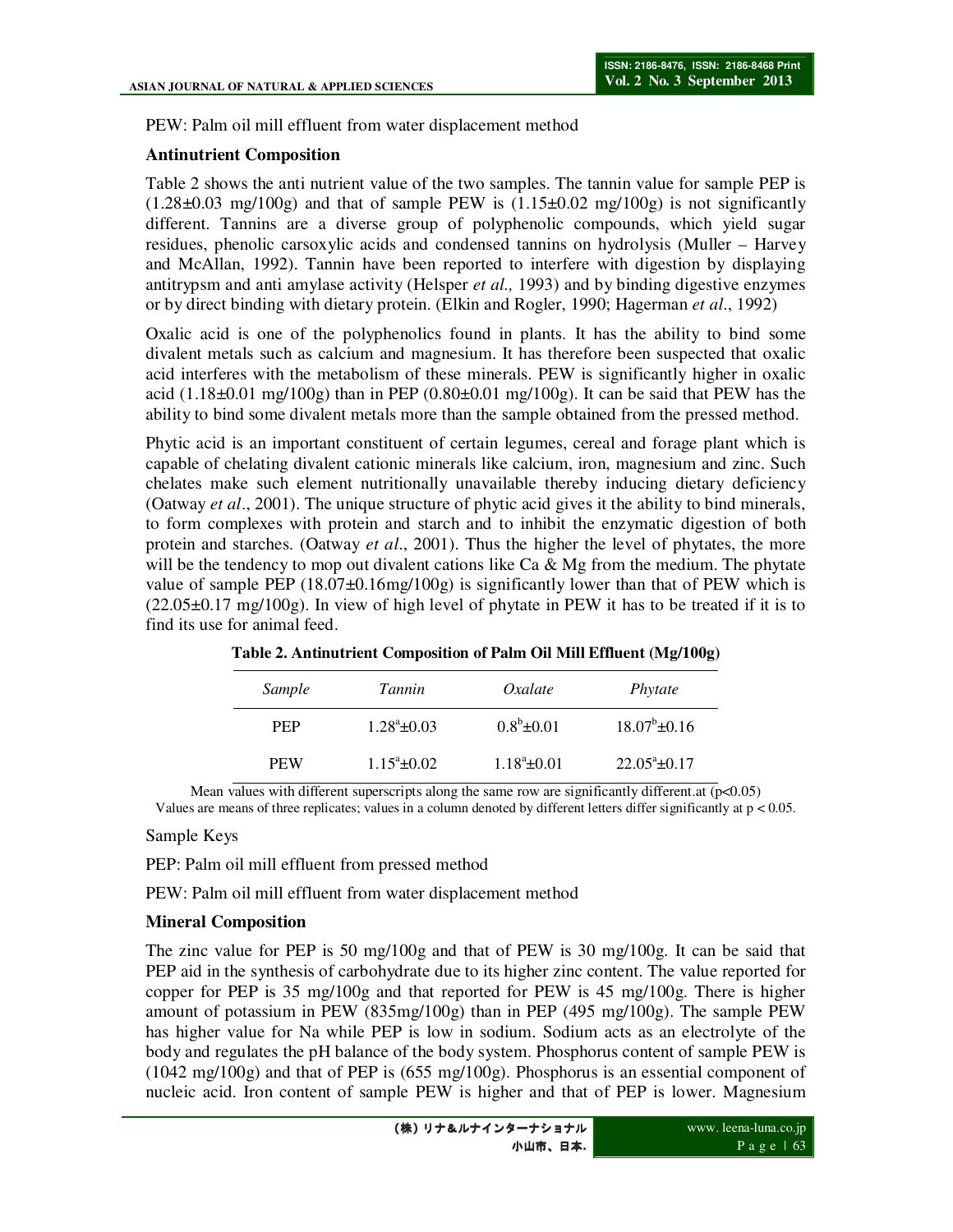content of PEW (750 mg/100g) is higher than that of PEP (680 mg/100g). Calcium level of the two samples is lower than other minerals which is 0.8 mg/100g and 1.14 mg/100g for PEP & PEW respectively. Generally sample PEW can be said to be a good source of Fe, Cu, Zn, K, Na, Mg, but low in Ca, since it shows higher value for these mineral content than sample PEP. The absence of lead and arsenic is desirable in view of their carcinogenic nature (Saifuddin and Kunaran, 2005).

## **Chemical Composition**

Table 4 shows the chemical composition of the two samples. Saponification value is used to detect adulteration in food samples and it is also a measure of the alkali which is required to combine with the fatty acids liberated by the hydrolysis of fats. (Champe & Harvey, 1994) The saponification value in sample PEP  $(140\pm0.10 \text{mg/g})$  is significantly higher than in sample PEW (84.15±0.05mg/g).

Free fatty acid is a measure of the edibility and the level of rancidity. The free fatty acid of sample PEW (5.1 $\pm$ 0.10mg/g) is significantly lower than that of sample PEP (7.47 $\pm$ 0.09mg/g), it can be concluded that sample PEP will go rancid faster than sample PEW.

Acid value is a measure of the extent to which glyceride in the oil has been decomposed and decomposition is accelerated by heat and light. It is used as a general indication of the condition and edibility of oils (Pearson, 1975) The acid value of sample PEP  $(14.94\pm0.18\text{mg/g})$  is significantly higher than that of sample PEW  $(10.22\pm0.17\text{mg/g})$  and this is due to the decomposition of the glyceride in sample PEP by lipase action.

| <i>Minerals</i> | PEP | PEW  |
|-----------------|-----|------|
| Zinc            | 50  | 30   |
| Copper          | 35  | 45   |
| Arsenic         | Nd  | Nd   |
| Lead            | Nd  | Nd   |
| Magnessium      | 680 | 750  |
| <b>Iron</b>     | 80  | 100  |
| Sodium          | 235 | 485  |
| Phosphorus      | 655 | 1042 |
| Pottasium       | 495 | 835  |
| Calcium         | 0.8 | 1.14 |

**Table 3. Mineral Composition of Palm oil Mill Effluent (Mg/100g)** 

Sample Key

PEP: Palm oil mill effluent from pressed method

PEW: Palm oil mill effluent from water displacement method

ND: Not detected

According to Adelaja (2006) that peroxide value between (20-40mgOH/g) results to a rancid taste, the two samples will exhibit rancidity. This high level of peroxide value can be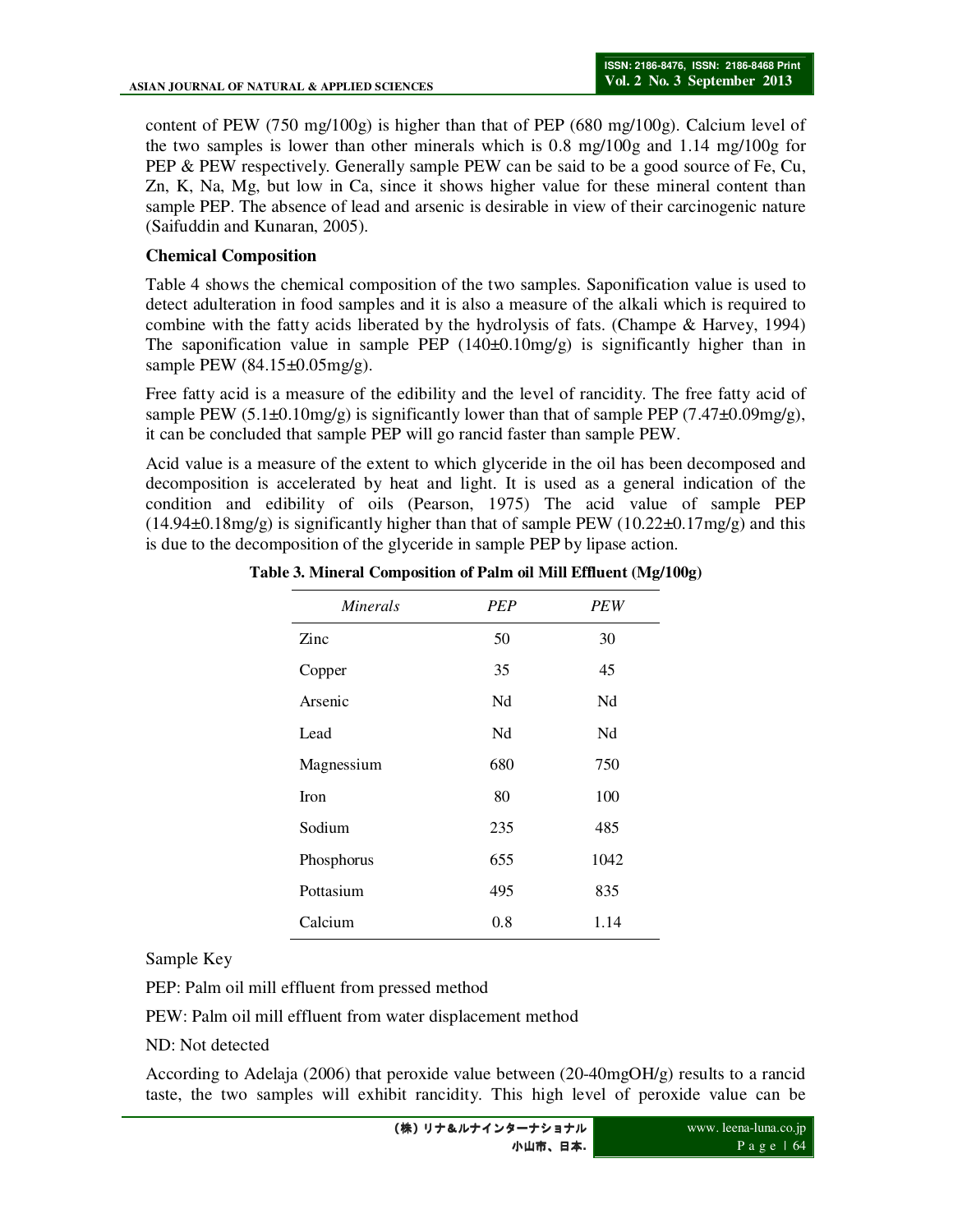prevented if processing is done quickly to avoid oxidation taking place. When oxidation takes place, the double bond in the unsaturated fatty acids are broken down to form peroxides and the peroxides then decompose to form secondary oxidation products which causes rancidity (Champe & Harvey 1994).

Iodine value is a measure of unsaturation. The result of the iodine value for the two samples shows that the two samples are stable. The value obtained for the two samples are less than that obtained by Pearson (1975), which states that iodine value for fatty material should be within the range of  $(80-110mg/g)$  for the oil to be stable. Also increases in iodine value increase the liability of the sample to go rancid. The low level of iodine value in the two samples suggests that they contain low level of polyunsaturated fatty acid.

| Sample     | Saponification<br>(Mg/G) | <b>Free Fatty Acid</b><br>(Mg/G) | Acid Value<br>(Mg/G)  | Peroxide Value<br>(Mgoh/G) | <i>Iodine Value</i><br>(Mg/G) |
|------------|--------------------------|----------------------------------|-----------------------|----------------------------|-------------------------------|
| <b>PEP</b> | $140.20^{\circ}$ ±0.10   | $7.47^{\circ}$ ±0.09             | $14.94^{\circ}$ ±0.18 | $26.5^b \pm 0.50$          | $18.81^a \pm 0.03$            |
| <b>PEW</b> | $84.15^{\rm b} \pm 0.05$ | $5.1^{ab} \pm 0.10$              | $10.22^b \pm 0.17$    | $33.50^{\circ}$ ±0.50      | $19.93^{\circ}$ ±0.13         |

|  |  |  | Table 4. Chemical Compositions of Palm Oil Mill Effluent |  |  |  |
|--|--|--|----------------------------------------------------------|--|--|--|
|--|--|--|----------------------------------------------------------|--|--|--|

Mean values with different superscripts along the same row are significantly different.at (p<0.05) Values are means of three replicates; values in a column denoted by different letters differ significantly at p < 0.05.

Key

PEP: Palm oil mill effluent from pressed method

PEW: Palm oil mill effluent from water displacement method

ND: Not detected

### **Microbial Load Count**

Table 5 shows the microbial load count value of the two samples. Sample PEP is higher in bacteria count than for sample PEW because during the production, hands were used to remove the pulp from the kernels. Fungi can be said to decompose sample PEP because of its higher moisture content. But for sample PEW, fungi has little effect on it because it is dried immediately after production except if left for a longer period of time prior to processing that fungi proliferation can occur at higher rate.

| Sample     | <b>Bacterial Count</b> | Fungi Count      |  |
|------------|------------------------|------------------|--|
| <b>PEP</b> | $5\times10$            | $1\times10$      |  |
| <b>PEW</b> | 4<br>$3.8 \times 10$   | 4<br>$4\times10$ |  |

#### **Table 5. Microbial Load Count (Cfu/Ml)**

Sample Key

PEP: Palm oil mill effluent from pressed method

PEW: Palm oil mill effluent from water displacement method

# **CONCLUSION AND RECOMMENDATION**

In conclusion, PEW is suitable for use as animal feed ingredient when compared to the nutrient requirement of animals especially for fish feed which requires further heat treatment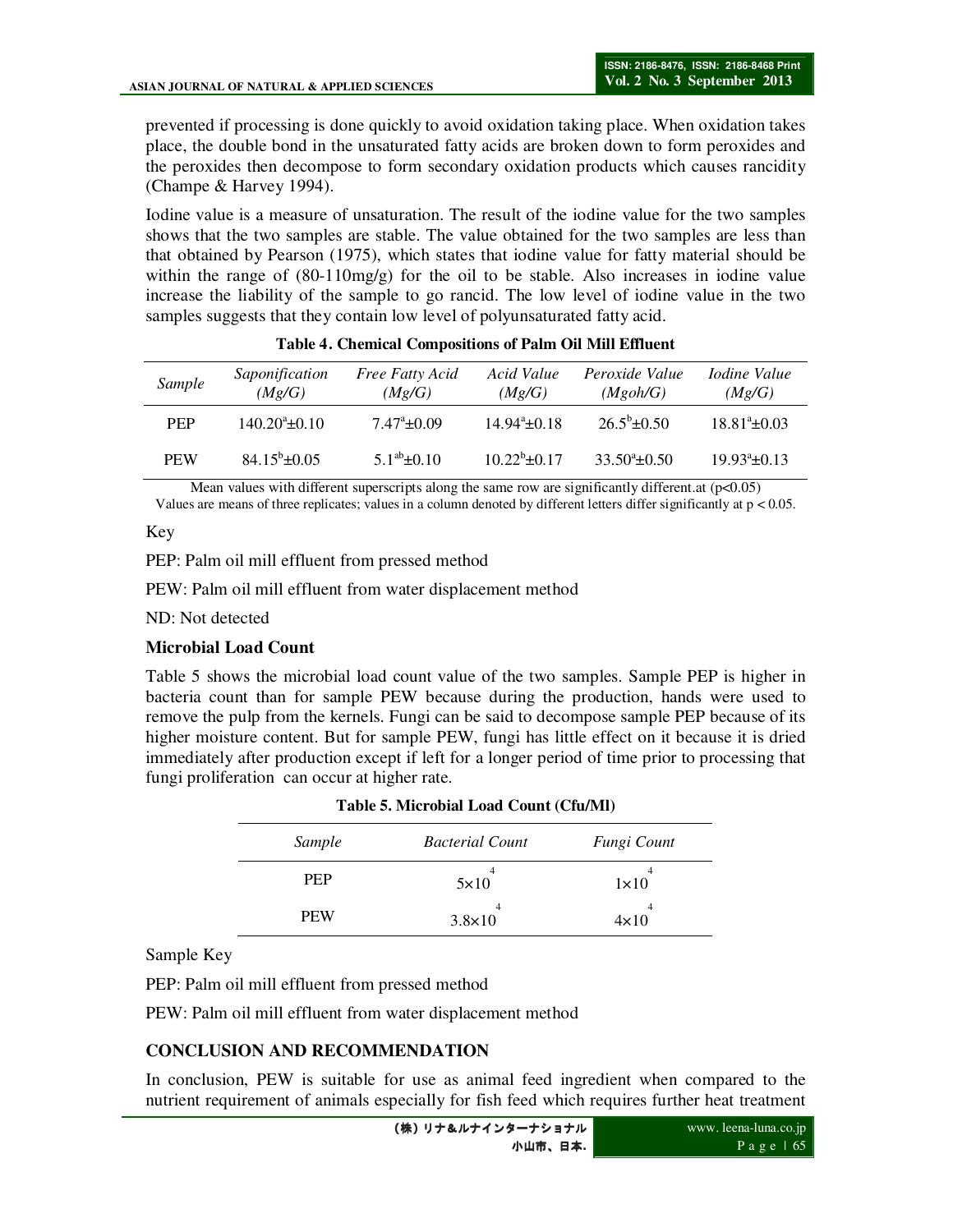during pelleting/extrusion and drying processes (Ng *et al*., 2003; FAO, 2006, Adeparusi and Famurewa, 2011). Its utilization as ingredient of animal feed will be a more environment friendly way of managing the enormous waste from palm oil mills.

# **REFERENCES**

- [1] Adelaja, J. O. (2006). *Evaluation of mineral constituents and physico-chemical Properties of some oil seed.* Msc.Thesis Industrial Chemistry Department, University of Ibadan, Nigeria.
- [2] Adeparusi, E. O. & Famurewa, J. A. V. (2011). Water Temperature and Surface Coating effect on Floatability, Water Absorption and Thickness swelling of feed. *Journal of Agricultural Science, 3*(4), 254-260.
- [3] Ahmad, A. L., Ismail, S. & Bhatia, S. (2003). Water recycling from palm oil mill Effluent (POME) using membrane technology, *Journal Desalination, 157*(1-3), 87- 95.
- [4] A.O.A.C (1990). *Association of Official Analytical Chemists*. Official Methods of Analysis  $(14<sup>th</sup> Ed.)$  (pp. 801-805). Washington D. C.
- [5] A.O.A.C. (1994). *Oils and Fats Official Methods of Analysis* (15<sup>th</sup> Edition). Association of Official Analytical Chemists*.* Washington; D.C. pp 951-957.
- [6] APHA (1998). S*tandard Methods for the Examination of Water and Wastewater*  (20<sup>th</sup> edition). American Public Health Association/American Water Works Association/Water Pollution Control Federation, Washington, DC, USA.
- [7] APOC (American Palm Oil Council). (2001). *Sustainable Palm Oil Practices–In: International Developments in Oil Palm* (D A Earp and W Newall, eds). Malaysian Society of Soil Science, Kuala Lumpur. 209-233.
- [8] Baumann, V. & B. Bisping, (1995). Proteolysis during tempeh fermentation. *J. Food Microbiol.,* 12, 39-47.
- [9] Catharina, Y. W., KeShun, Liu, & Yao-Wen, H. (1999). Asian Foods *Journal of Food Review International,* 17, 319-331.
- [10] Champe & Harvey (1994). *Lippincott's Illustrated Reviews: Biochemistry* (2<sup>nd</sup> ed.) (pp. 150-360). New Jersey: Lippincott Raven publishers.
- [11] Chew, P. S., Kee, K. K., Quah, Y. T. & Tey, S. H. (1994). An integrated fertilizer Management system for oil palm. *Proceedings of IFA-FADINAP Regional Conference for Asia and Pacific 1994*, Kuala Lumpur: pp 71-94.
- [12] Day, R. A. & Underwood, A. L. (1986). *Quantitative analysis* (5th ed.). Prentice-Hall publication pp 701.
- [13] Dewwanthi, K. (2008). Studies on utilization of sewage waste water for Greening. Wastelands through afforestation. *Proceedings of the International Forestry and Environment Smyposium* 2008 of the Department of Forestry and Environmental Science, University of Sri Jayewaredenepura, Nugeegoda, Sri Lanka.14(1), 87-94.
- [14] Elkin, R G. & Roger, J. C. (1990) Comparative effects of dietary tannins in ducks, Chicks and Rats. *Poultry science, 69*(10), 1685-1693.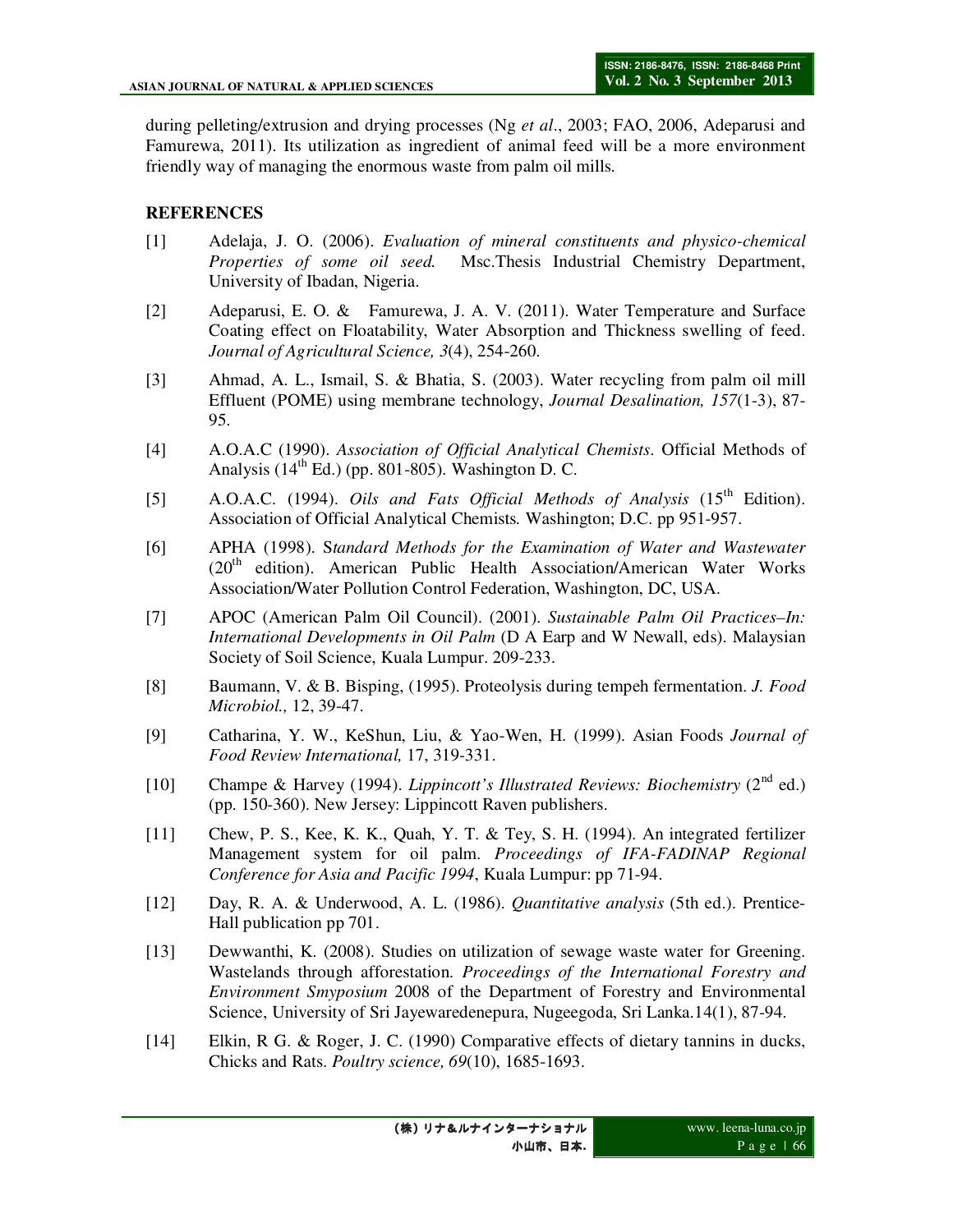- [15] FAO. (2006). Inland Water Resources and Aquaculture Service, Fishery Resources Division. Review of the state of world aquaculture. *FAO Fisheries Technical paper.* No. 500, Rome, Italy. Faessler, Kolmetz, (2004). Advanced Fractionation for the Oleo Chemical Industry. *Oil and Fat,* 10, 15-17.
- [16] Hagerman, A. E., Robbins, C. T., Weerasuriya, Y., Wilson, T. C. & McArthur, C. (1992). Tannin Chemistry in relation to digestion. *Journal of Range Management*  (USA), pp 45 -62
- [17] Helsper, J. P. F. G., Hoogendijk, J. M., Van Norel, A. & Burger-Meyer, K. (1993). Anti-nutritional factors in faba beans (*Vicia faba L.*) as affected by Breeding toward the absence of condensed tannins. *Journal of Agricultural Food Chemistry, 41*(7), 1058-1061.
- [18] Igwe, J. C. (2006). *Adsorptive treatment of colour BOD and TSS from Palm Oil Mill Effluent (POME) using boiler fly ash. M. Eng Thesis,* Department of Environmental Engineering, University of Port Harcourt, Nigeria, pp: 1-22.
- [19] Igwe J. C. & Onyegbado, C. C. (2007). A Review of Palm Oil Mill Effluent (Pome) Water *Treatment Global Journal of Environmental Research, 1*(2), 54-62.
- [20] MA, A. N., Tajima, Y., Asahi, M. & Hanif, J. (1996). A novel treatment process for palm oil mill effluent. *PORIM Techno, Palm Oil Research Institute.* Malaysia 19: pp 60-63.
- [21] Makker, A. O. S. & Godchild, A. V. (1996) Quantification of tannins: A laboratory manual, *International Centre for Agricultural Researh in Dry Areas (ICARDA),*  Aleppo, Syria, 5: pp 25.
- [22] Modise, C. M., Bendick, J. A, Miller, C. J., Ronald, D. N. & Vidic, R. D. (2006). Use of Hydrophilic and hydrophobic microfiltration membranes to remove microorganisms and organic pollutants from primary effluents. *Water Environmental Research,* 78, 557-564.
- [23] Mohammad, A. W., Abdul Rahman, R. & Wu, T. Y. (2007). Potential use of nano-Filtration membranes for cleaner production. *In: Second Seminar on Water Management.* pp 51–56.
- [24] Muller Harvey, I. & McAllan. A. B. (1992). Tannins their biochemistry and nutritional *Properties*. *Advances in plant cell Biology and Biochemistry* (USA), (1), 151-217.
- [25] Ng, W. K., Lim, P. K. & Boey, P. L. (2003) Dietary lipid and palm oil source affects growth, fatty acid composition and muscle a-tocopherol concentration of African catfish, *Clarias gariepinus*. *Aquaculture*, 215, 229–243.
- [26] Oatway, L., Vasanthan, T. & Hellen, J. H. (2001). Phytic acid: *Journal of Food Review International,* 17, 419-431.
- [27] Okwute, O. L. & Isu, N. R.(2007). Impact analysis of palm oil mill effluent on the aerobic bacterial density and ammonium oxidizers in a dumpsite in Anyigba, Kogi State *African Journal of Biotechnology, 6*(2), 116-119.
- [28] Pearson, D. (1975). *Journal of Association of Public Analysts, 3, 76; 12, 73, 13, 39.*